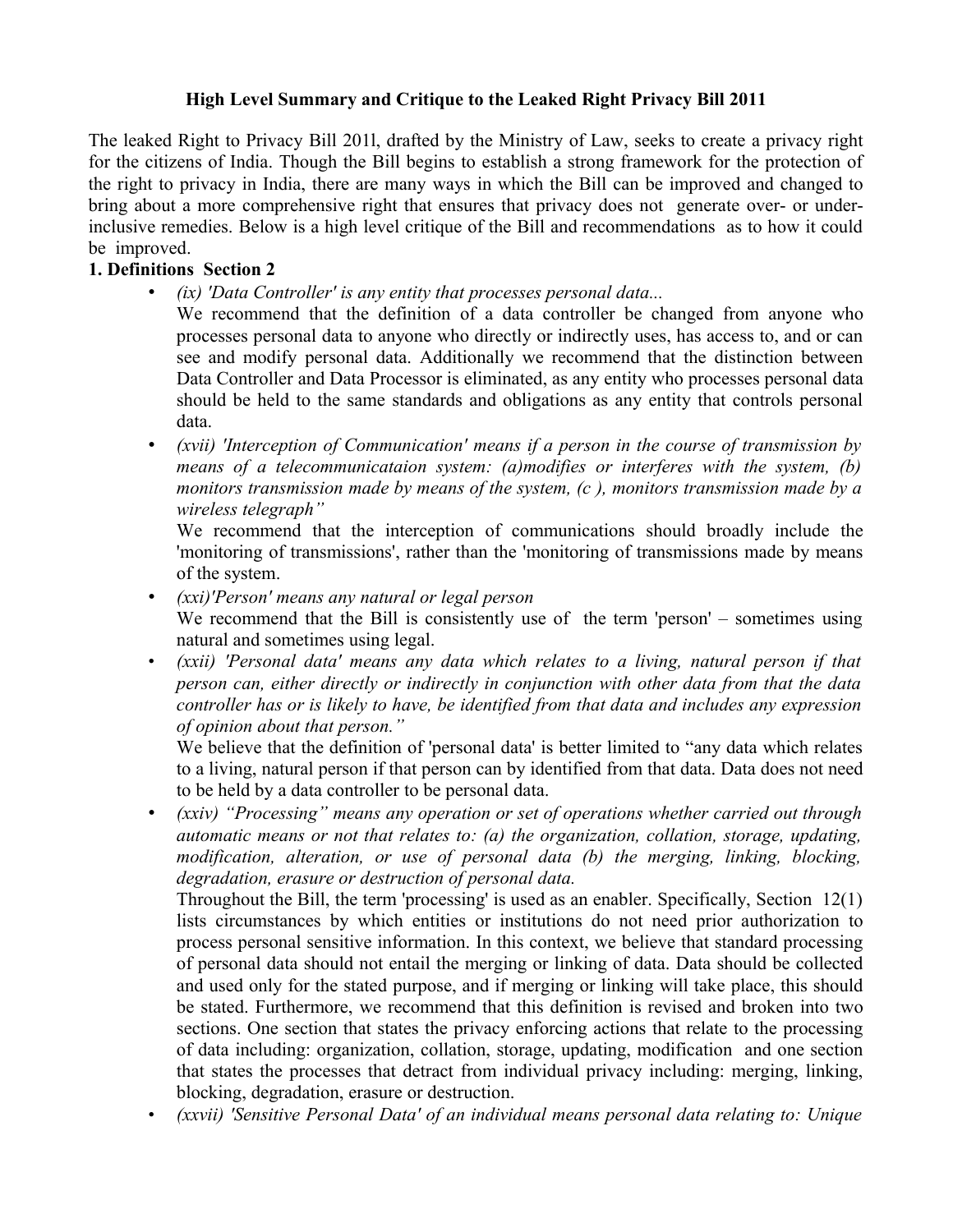*Identifier as Aadhaar number or PAN number, physical and mental health including medical history, biometric or genetic information, criminal convictions, banking credit and financial data, narco analysis and/or polygraph test data.* 

To the definition of sensitive personal data we recommend that 'location, race, religion, and sexual preference' is added.

• *(xxix)'Surveillance' means obtaining personal data about an individual and his private affairs...*

We recommend that to the definition...'which capture images to identify or monitor individuals' – sounds be added as sounds can be mapped and also used to identify individuals.

• We recommend that a definition of "public places" be included in the Bill.

**2. Citizens vs. Residents Section 3**: Currently, the Bill extends the right privacy and the protection over personal data to the citizens of India. We recommend that the Bill extend the right to privacy and protection of personal data to all residents of India.

**3. The Right to Privacy Section 3&4**: As first noted by Apar Gupta in his critique of the first leaked vers[i](#page-5-0)on of the Bill, the Bill provides for the Right to Privacy and establishes that every individual has a right to privacy, which is subject to any law for the time being in force. This works to weaken the right of privacy, as any existing law which is in conflict with the mandates of the Privacy right will override the provisions of the Bill. Section 4 of the Bill also specifies six instances as to when the right to privacy can be infringed upon. Similarly, Article19(1)(a) of the Constitution of India has established six circumstances under which the Right to Freedom of Speech can be infringed upon.

- in the interests of the sovereignty and integrity of India
- the security of the State
- friendly relations with foreign States
- public order
- decency or morality
- or in relation to contempt of court, of defamation or incitement to an offence.

The six circumstances laid out by the Privacy Bill are not analogous to those laid out in the constitution, and in some cases go beyond the circumstances established in the constitution. These include:

- strategic, scientific, or economic interest of the state
- protection of rights and freedoms of others
- Any other purposed specifically mentioned in the Act.

We recommend that the circumstances by which individual privacy can be infringed upon be brought in line with the circumstances laid out in the Constitution. Specifically, we recommend that the condition found in section 4 (vi) 'any other purposed specifically mentioned in the Act' be deleted.

**4. Infringement of Privacy Section 5**: This section establishes that unauthorized: collection, processing, storage, and disclosure of personal data, interception of personal communications, surveillance of an individual, and unsolicited communications constitutes and infringement of privacy. The subsequent provisions of the Bill focus on elaborating these areas of infringement. In the process, the Bill creates a legal structure of privacy that focuses both on the protection of informational and personal privacy, but does so in a disjointed and unconnected way that overlooks protections such as defamation and protection against unreasonable search and seizure. We recommend that the Bill synergize the two seemingly separate protections of informational privacy and personal privacy by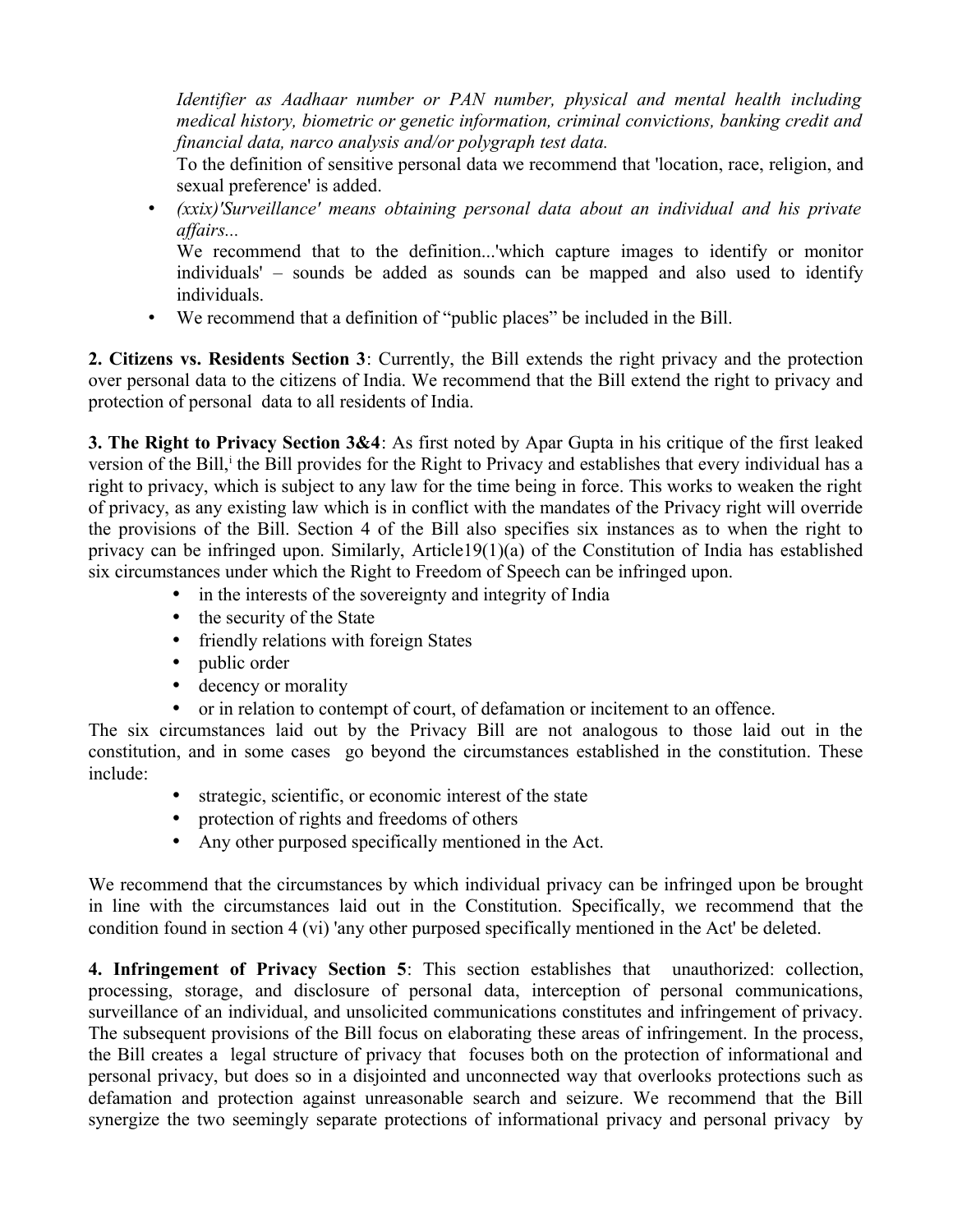recognizing that for both, the right of privacy is a property right. By using property as the starting definition of privacy, the Bill will not give an individual a fundamental right to privacy that is then eroded or sporadic. Protection of privacy as one's property will allow the Bill to protect both data that are related to and generated by individuals (by requiring their consent and, in proper cases, compensation for its use ), and it will allow for an individual to be protected from unreasonable search and seizure, allow for his name not to be defamed or misused, and allow for privacy over information related to his private and family life – all of which can be readily analogized to someone's property.

**5. Collection of Personal Data Section 9:** This section establishes that personal data does not need to be collected directly from the individual in the case that the information is already public or the data subject has already consented to the collection of personal data from another source. We recommend that this section require that the consent given by the data subject from another source include: applicability, purpose, and duration of the consent given.

**6. Processing of Sensitive Personal Data Section 12(1)**: This section states that personal data cannot be collected or processed unless authorized by the authority. The Bill then lays out instances when authorization for the collection and processing of personal data by the authority is not needed. Of these we find the following concerning:

(v) "data relating to biometrics, physical or mental health, prior criminal convictions is processed by the employer of the data subject for the purpose of an in connection with the employment of the data subject". We believe that employees should have limited access to personal information, and that is not necessary for them to access the health or biometric information of potential employees.

(vii) "data relating to criminal convictions, biometrics, and genetic is processed and collected by law enforcement agencies." We believe that though law enforcement agencies should be allowed to verify an individuals biometrics, they should not be allowed to collect and process biometrics and genetic information without prior permission and without following a specified procedure.

(viii) "sensitive personal data is processed by schools or other eduction institutions in connection with the imparting of education to the data subjects." We believe that the types of personal sensitive information that is required by education institutions need to be specified as it is not necessary for educational institutions to have access to an individuals banking information, biometric or genetic information, or narco anaylsis/ polygraph information.

(ix) 'the authority has by a general or specified order permitted the processing of specified sensitive personal data for specific purposed and if possible is limited to the extent of such permission. This section is in direct conflict with section 10(2) which states 'A data controller shall collect and process only such type and amount of of personal data as is absolutely necessary to fullfill the documented purpose.' To bring these two sections into agreement we recommend that the phrase ' if possible' is deleted from section 12(ix)

**7. Retention of Personal Data Section 13:** This section establishes standards and circumstances for the retention of personal data. We recommend that of these  $13(1)(iv)$  'it is required to be so retained for historical, statistical, or research purposes' be deleted as it is too easy for sites such as Facebook to claim that the retention of personal data is necessary for statistical or research purposes.

**8. Security of Personal Data Section 15**: Specifically, section 15(3) holds the data processor and data controller responsible for ensuring that personal data is used only for the purpose for which it was collected, it is kept secure, and that it is not disclosed to a third party. Section 15 (4) maintains that if any violation of the provisions takes place, both the data controller and the data processor will be held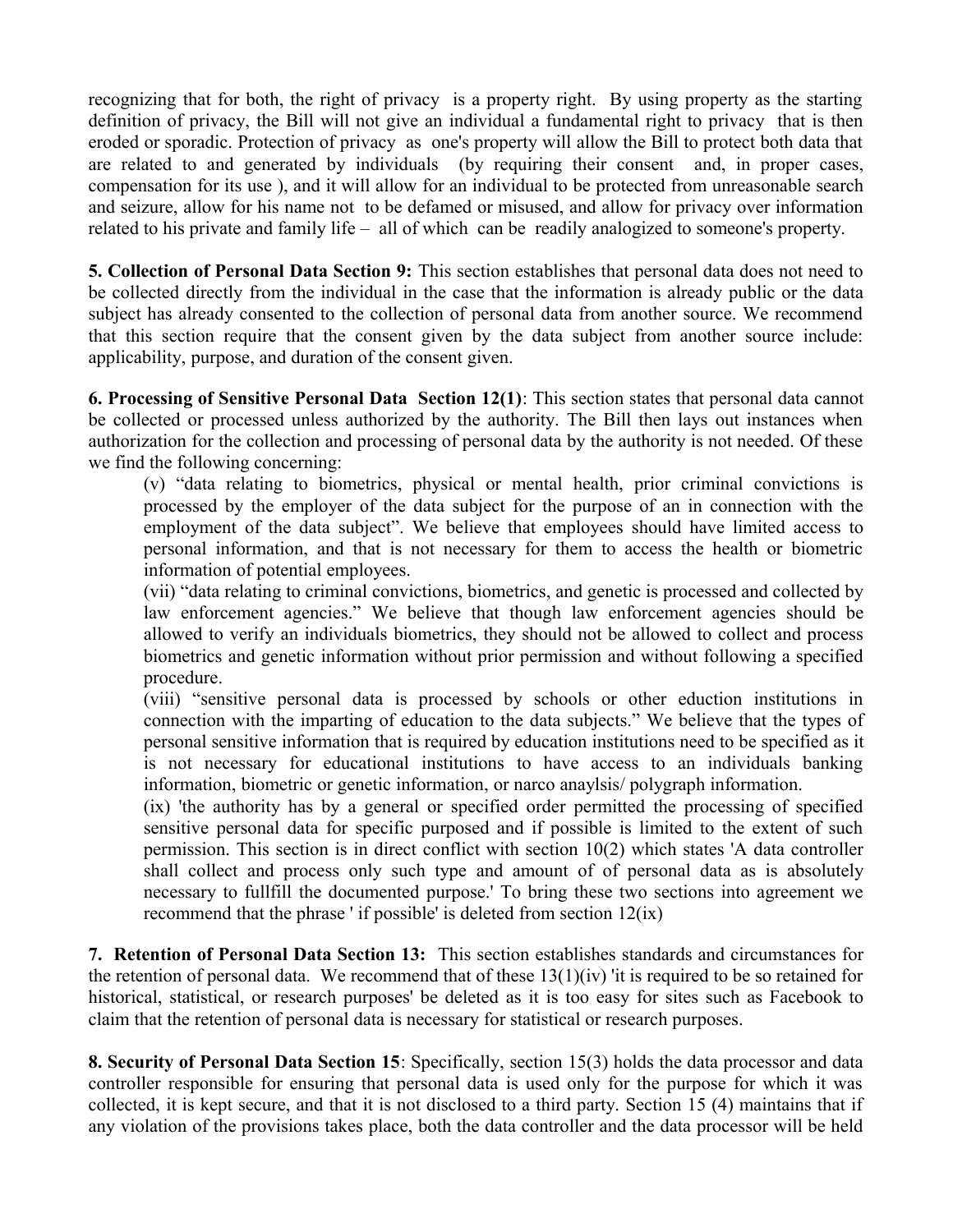jointly and severally liable under the act. Similarly, section (2) holds the data controller responsible and liable for any security breach of data that is transferred outside of the territory of India. Though we believe that it is important that data processors and data controllers are responsible for designing and adhering to a security architecture, and that it reasonable to hold the data processor and controller liable for compliance with contractual agreements and third party disclosures, we do not believe that it is reasonable to hold them souly liable for a breach of security, as these are often out of the hands of the controller and processor.

**9. Interception of Communications Sections 23, 24, 25**: Though we agree with the standards laid out under this section, it is unclear if how these provisions will comply with the regulations laid out in the Telegraph Act, the Lok Pal Bill, or the Information Technology Act. Will the most recent Act take precedence? Will the sector specific Act take precedence? Furthermore, we recommend that the standards safeguarding the interception of communications be kept at the same level as the Telegraph Act. Specifically 24(1)(ii) 'interception shall only be undertaken with the sanction of the competent authority and only after the **competent authority** has satisfied itself that the required information could not be reasonably obtained by other means and that the intended interception is proportionate to the objective sought to be achieved' and 24(1)(iv) interception shall be for **minimum period required for achieving the objective** for which it is authorize and the permission to intercept will cease immediately thereafter" are both lower standards than established in the Telegraph Act. For example, the 2007 rules of the Indian Telegraph Act, 1885 mandate that an order must be issued by an officer not below the rank of 'Home Secretary Ministry of Home Affairs, Government of India and the Home Secretaries of the State Governments<sup>'[ii](#page-5-1)</sup> while Section 24(1)(ii) of the leaked Bill mandates that an order be sanctioned by a 'competent authority'. Additionally, the 2007 Telegraph Rules maintain that interceptions can only take place for a duration of 6 months before the intercept order must be reapproved.<sup>[iii](#page-5-2)</sup> In a dilution of this standard, section  $24(1)(iv)$  of the leaked Bill holds that interceptions can take place for the minimum period required for achieving the authorized objective. Lastly, we recommend that section include regulations for transparency and breach notification. Thus, at the end of a certain amount of time, the authority will publicly disclose how many intercepts it has undertaken and for what duration. Additionally, after an interception has been completed the individual under investigation will be made aware of the purpose and duration of the intercept.

**10. Surveillance Section 26, 27, 28, and 29**: These sections regulate the use of CCTV cameras and covert surveillance. Section 26 specifically addresses the installation & use of CCTV cameras, but leaves the exact procedure to be later defined in subsequent regulations. We recommend that certain safeguards specifying what constitutes a 'legitimate objective', 'proportionate objective', and 'prescribed procedure' be laid out in the Bill itself. The section also states that the operation of CCTV cameras will not be undertaken to identify an individual. We recommend this phrase is deleted as the purpose of CCTV cameras is for law enforcement to record crime, and to identify and stop the perpetrator. In section 27 'Protection of CCTV images' we recommend that the terms 'video and audio' also included. Section 28 prohibits covert surveillance unless authorized to do so for any of the following objectives: (i)National Security or public safety, (ii) Prevention or deletion of a crime, (iii) Apprehension of offenders, (iv)Economic well being of the State (v) Protection of public health (vi) Assessment or collection of any tax, duty, or other government charge. These exceptions are different from the exceptions to privacy laid out in section 5, and still go beyond the circumstances laid out in section  $19(1)(a)$  of the constitution. We recommend that all exceptions in the Act be made the same and are reflective of section 19(1)(a) of the constitution. Additionally we recommend that the provision establishes an appropriate framework for surveillance to take place in the case of sting operations and investigative journalism. Lastly, we recommend that the section on surveillance be placed in a broad framework that requires that surveillance be undertaken in a way that is: proportional, transparent, and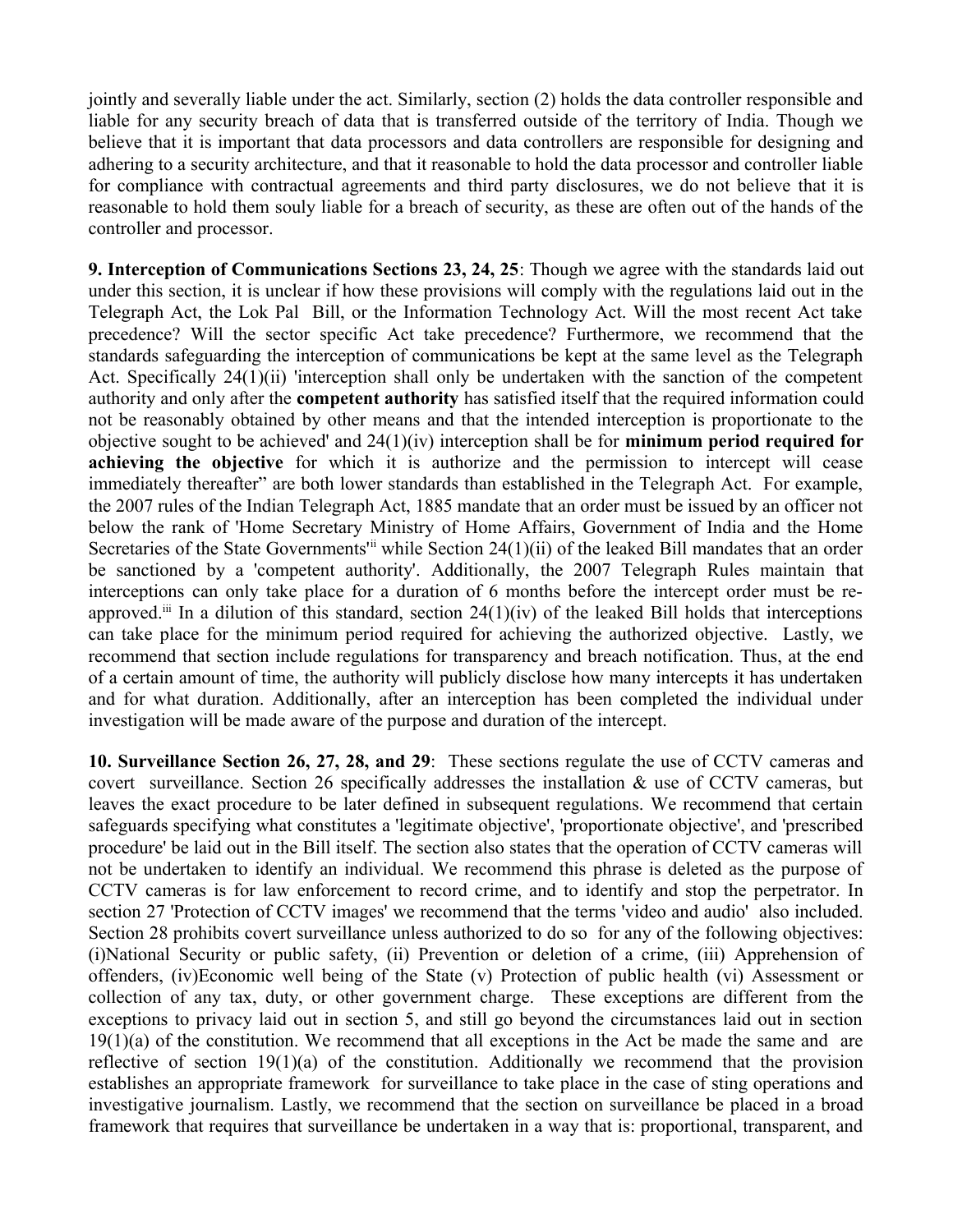imminent.

## **12. Sections to be added:**

• *Right to request personal information from the government:* We recommend that a provision is added providing individuals with the right to request from the government 1. personal information that they have previously given 2. information relating to how their personal information was used 3. and notification as to who accessed their information and for what purpose.

• *Permitted Circumstances for Governmental Collection of Information:* We recommend the creation of a provision that lays out the circumstances under which personal information can be collected by a government institution including: 1.upon written request by an investigative body for the purpose of enforcing any law or for carrying out lawful investigation, 2.collection for research and statistical purposes after execution of a written agreement assuring the individual that no subsequent disclosure of the information will be made in a form that could lead to identification of the individual, 3. for collection and aggregation prior to dissemination to the public, 4. for the provision of welfare services, 5. for the collecting and recording of taxes.